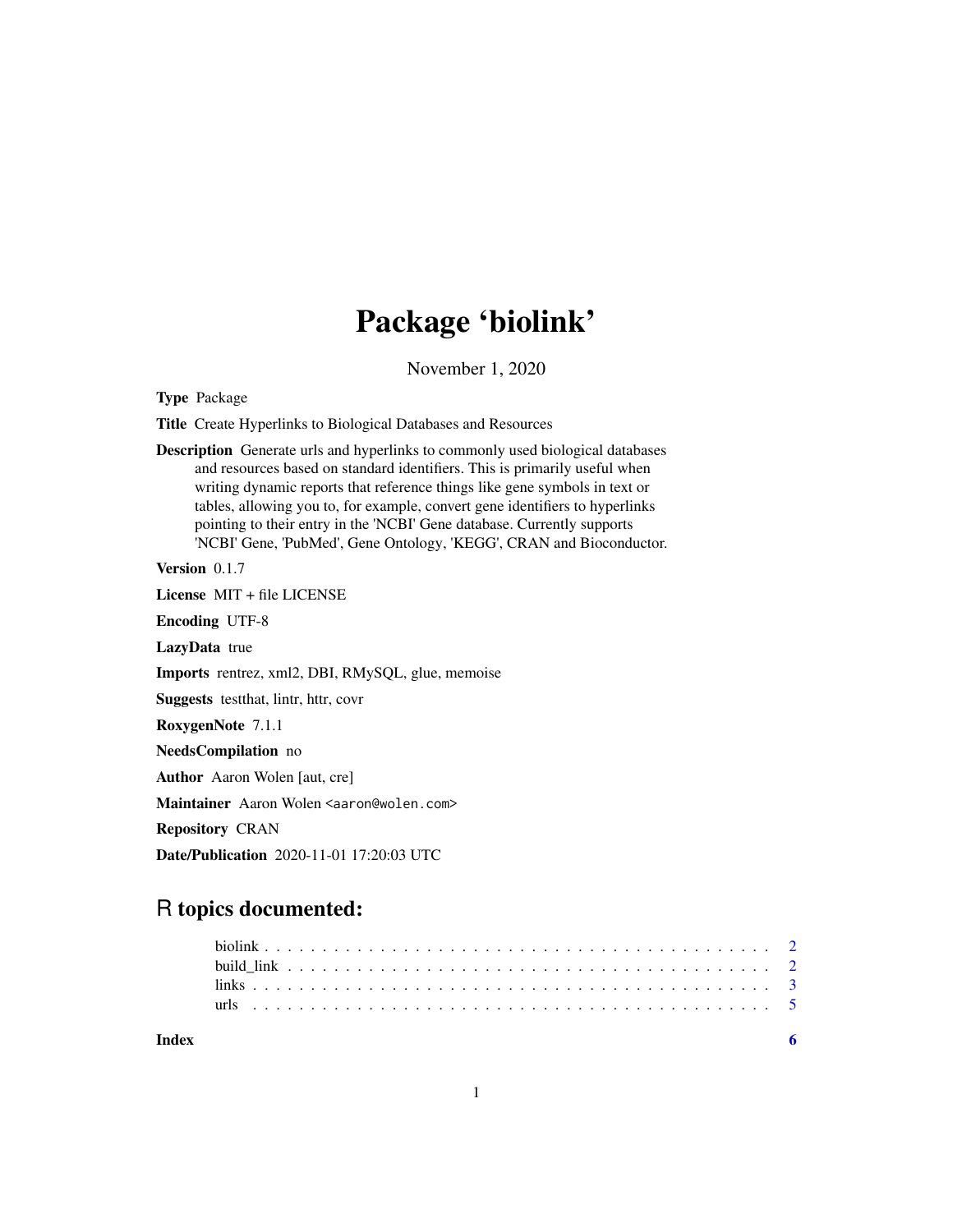<span id="page-1-0"></span>

#### Description

biolink provides functions for generating urls and hyperlinks to commonly used biological databases and resources. This is primarily useful when writing [dynamic reports](https://yihui.org/knitr/) that reference things like gene symbols in text or tables, allowing you to, for example, convert gene identifiers to hyperlinks pointing to their entry in the NCBI Gene database.

#### Notable features

- generate valid hyperlinks for LaTex, HTML and Markdown documents
- hyperlink text and title attributes can be specified (where possible)
- *data tags* can be used to insert certain kinds of information from select databases

#### See Also

the [annotate](https://bioconductor.org/packages/annotate) package from Bioconductor

| build_link | Construct hypertext links |
|------------|---------------------------|
|            |                           |

#### Description

Convert a bare url to a valid hyperlink formatted for a Markdown, HTML or LaTeX document.

#### Usage

build\_link(url, text = NULL, title = NULL, format = "markdown")

#### Arguments

| url    | URL where you want the link to point                      |
|--------|-----------------------------------------------------------|
| text   | displayed text                                            |
| title  | link title, often used in tooltips                        |
| format | generate links using "html", "markdown" or "latex" syntax |

#### Examples

build\_link("https://r-project.org", "R", "The R Project")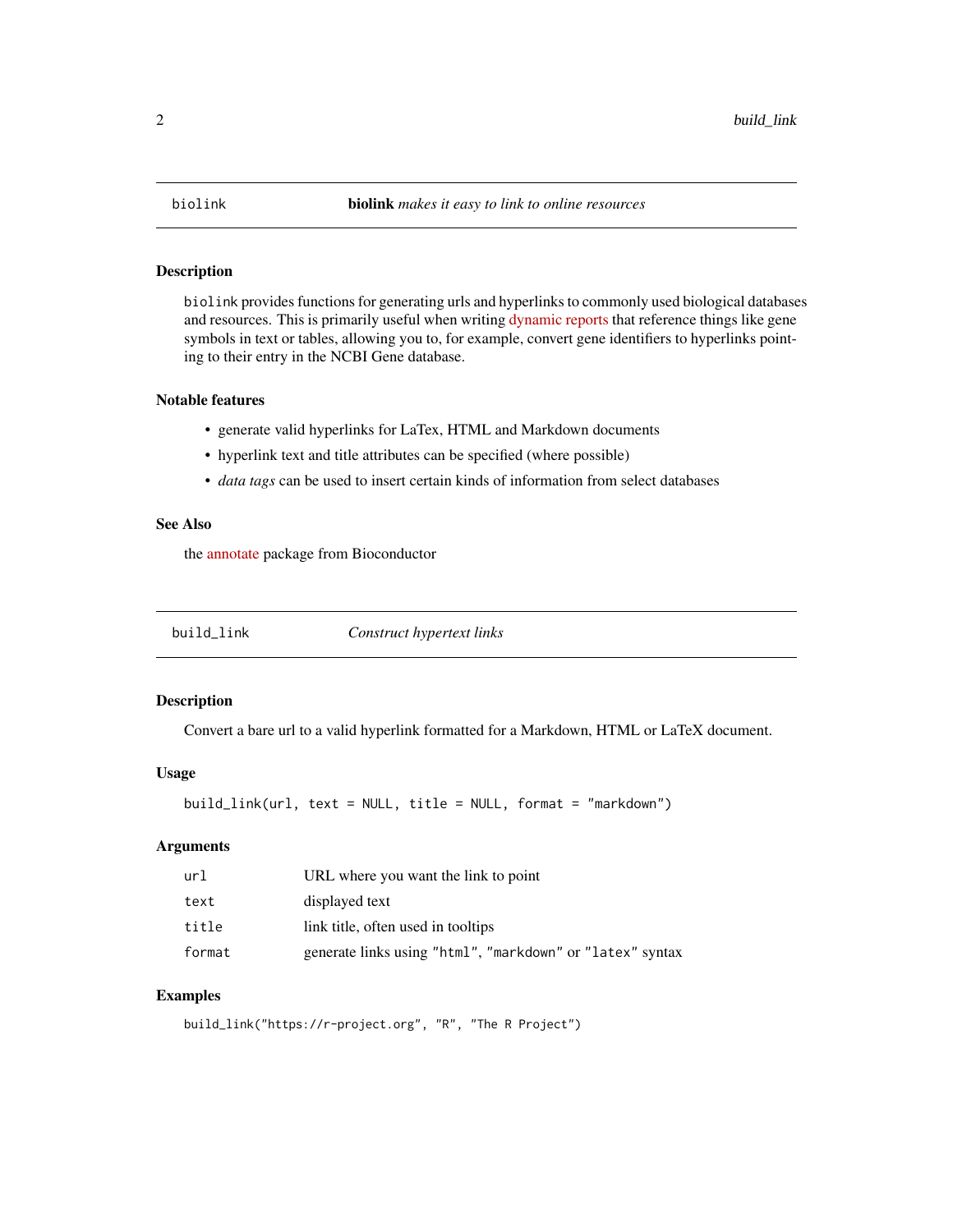#### <span id="page-2-0"></span>Description

These resource-specific functions return a hyperlink to the relevant online database/resource based on the provided identifier (id).

#### Usage

```
link_go(id, text = id, title = NULL, format = "html")link_kegg(id, text = id, title = NULL, format = "html")
link\_pubmed(id, text = id, title = NULL, format = "html")link_entrez(id, text = id, title = NULL, format = "html")
link_cran(id, text = id, title = NULL, format = "html")
link_bioc(id, text = id, title = NULL, format = "html")
```
#### Arguments

| id     | valid identifier for the relevant online database         |
|--------|-----------------------------------------------------------|
| text   | displayed text                                            |
| title  | link title, often used in tooltips                        |
| format | generate links using "html", "markdown" or "latex" syntax |

#### Functions

- link\_go: to Gene Ontology Consortium
- link\_kegg: to KEGG Pathway Database
- link\_pubmed: to PubMed based on PMID (PubMed identifier)
- link\_entrez: to NCBI's database for gene-specific information based on Entrez ID
- link\_cran: for R packages available from CRAN
- link\_bioc: for R packages available from Bioconductor

#### Link Customization

By default the hyperlinked text is just the id, so link\_pubmed("22066989") becomes [22066989.](https://pubmed.ncbi.nlm.nih.gov/22066989) The text argument allows you to customize the hyperlinked text. To display a hyperlinked URL (e.g., <https://www.r-project.org>), set text = NULL.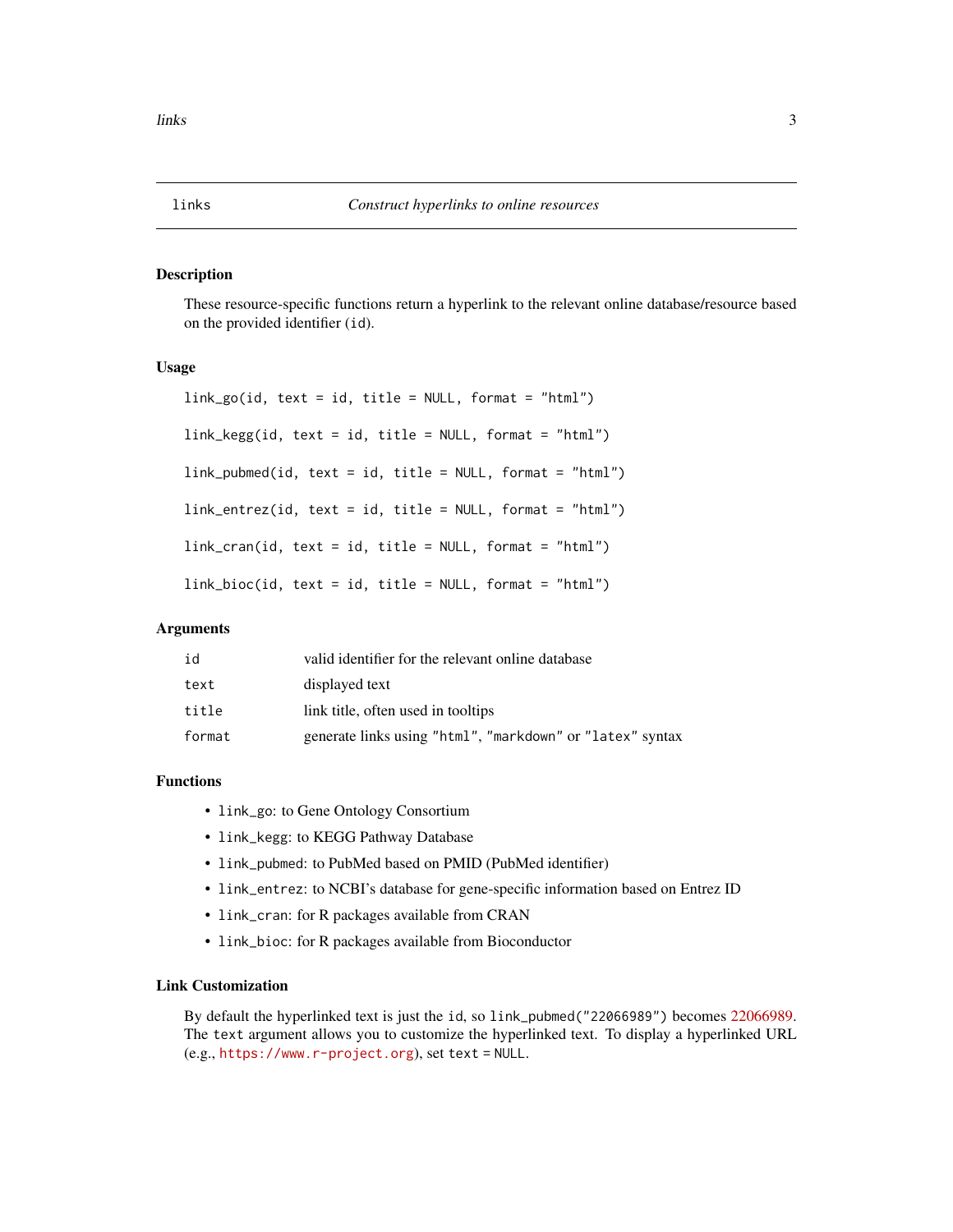#### Data Tags

For a few supported online resources, specially formatted tags can be passed to the text and title arguments to display live data obtained from the corresponding resource. For example, link\_entrez("4609", text = "<symbol>"), produces [MYC,](https://www.ncbi.nlm.nih.gov/gene/4609) displaying the gene symbol rather than the Entrez ID. We could also set title = "<description>" to produce a link that reveals the gene's description when a user hovers over the link (using a supported browser).

Currently supported data tags:

#### NCBI Entrez:

- symbol: Gene symbol
- description: Gene description
- location: Cytogenetic location

#### NCBI PubMed:

- title: Article title
- year: Publication year
- journal: Journal title

#### Gene Ontology:

- name: GO term name
- definition: GO term definition

#### References

- [Gene Ontology Consortium](http://amigo.geneontology.org)
- [KEGG Pathway Database](https://www.kegg.jp/kegg/pathway.html)
- [NCBI PubMed](https://pubmed.ncbi.nlm.nih.gov)
- [NCBI Gene](https://www.ncbi.nlm.nih.gov/gene)

#### Examples

```
link_go("GO:0005539", format = "html")
link_kegg("hsa04915", format = "html")
link_pubmed("22066989", format = "html")
link_entrez("4609", format = "html")
```
4 links and the set of the set of the set of the set of the set of the set of the set of the set of the set of the set of the set of the set of the set of the set of the set of the set of the set of the set of the set of t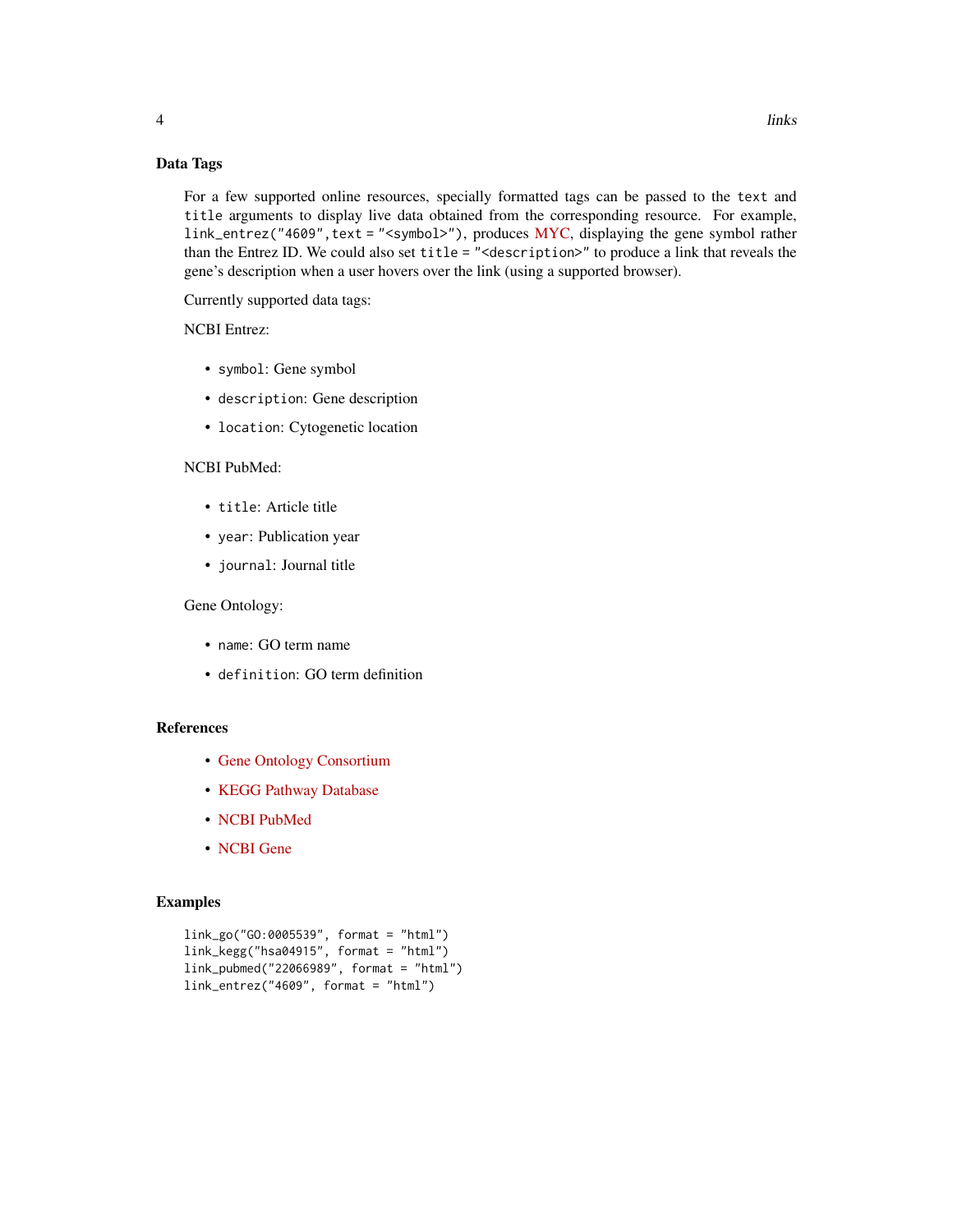#### <span id="page-4-0"></span>Description

These resource-specific functions return a bare url (i.e., not a hyperlink) to the relevant online database/resource based on the provided identifier.

#### Usage

url\_go(id) url\_kegg(id) url\_pubmed(id) url\_entrez(id) url\_cran(id)

url\_bioc(id)

#### Arguments

id valid identifier for the relevant online database

#### Functions

- url\_go: for Gene Ontology Consortium
- url\_kegg: for KEGG Pathway Database
- url\_pubmed: for PubMed based on PMID (PubMed identifier)
- url\_entrez: for NCBI's database for gene-specific information based on Entrez ID
- url\_cran: for R packages available from CRAN
- url\_bioc: for R packages available from Bioconductor

#### Examples

```
# gene ontology url
url_go("GO:0005539")
# KEGG pathway url
url_kegg("hsa04915")
# PubMed article url
url_pubmed("23193287")
```